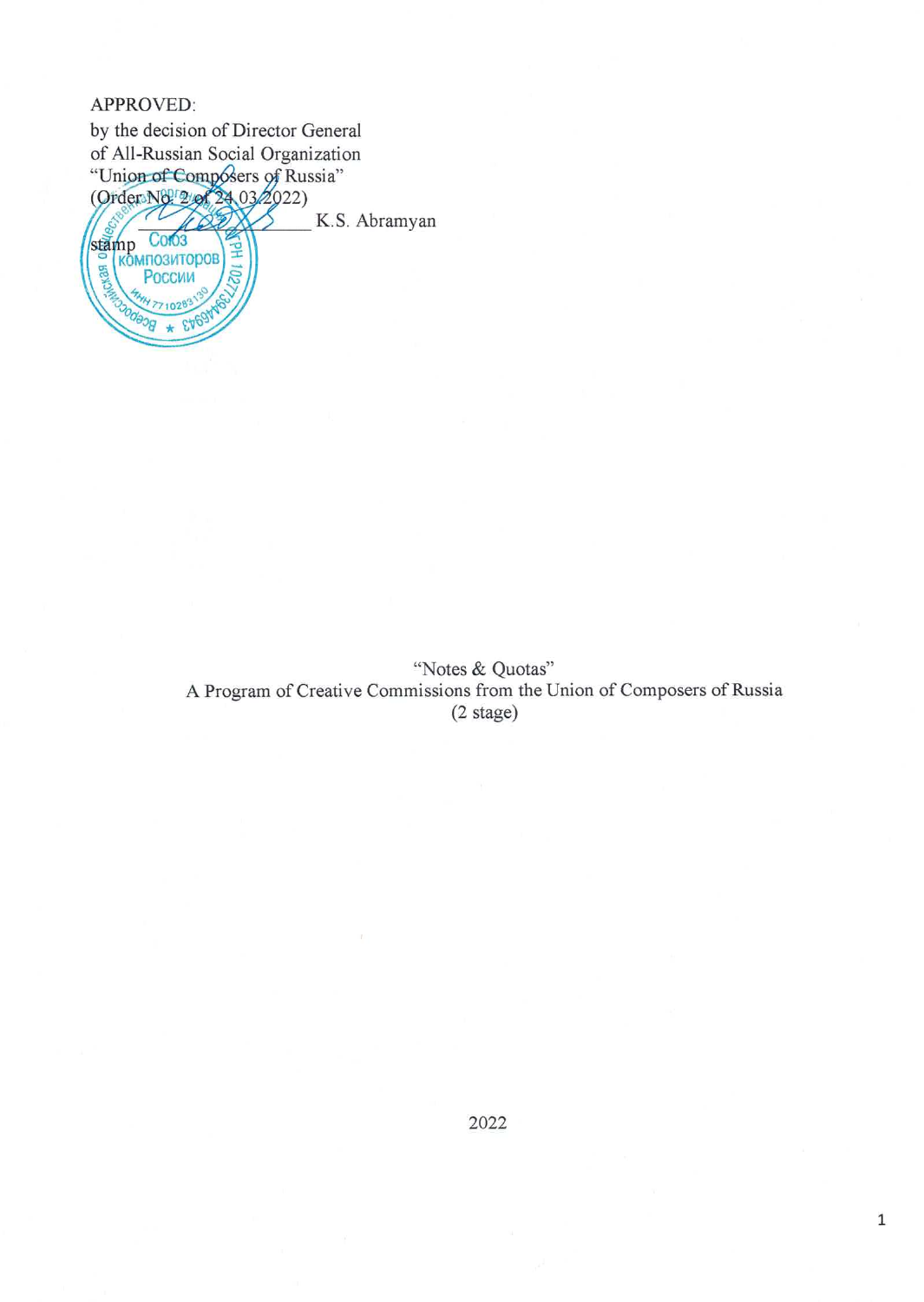### **1. General Provisions**

1.1. The program "Notes & Quotas" of Creative Commissions of the Union of Composers of Russia –2021 has been developed in accordance with Federal Law No. 7-FZ of 12.01.1996 "Concerning Non-Commercial Organizations" and the charter of the Organization and is aimed at preserving and developing the best traditions of domestic and world musical culture, implementing programs and activities aimed at the spiritual development of a person in the field of musical art; improving the financial position of the members of the Union of Composers of Russia. The program has been established to support professional composers' work, to promote new Russian music on the world stage, and to expand the repertoire of the groups performing contemporary music.

1.2. The implementation of the Program provides for financial support of the members of the Union of Composers of Russia for the creation of musical works on the terms determined by the Program.

1.3. The total number of recipients of funding for the creation of musical works under the Program is not more than 25.

1.4. The applicants for the creation of works are creative groups and musicians who meet the requirements of the program.

1.5. The decision to finance the creation of a work is made on the basis of the declared number of guaranteed performances, their geographic coverage, status, and reputation of the concert venues.

1.6. A composer can be a recipient of funding under the Program not more often than once every 2 years (while the category of the performing lineup cannot be repeated 2 times in a row).

1.7. As part of the implementation of the Program, a composer can be a recipient of funding for only one creative order. In the event that several Applicants have submitted applications for the creation of Works by one composer, and the results of an independent examination allow the composer to receive several creative orders, the composer is provided with the opportunity to choose a creative order. If the composer does not report his choice to the Union of Composers of Russia within the established period, the decision is made by the expert commission.

1.8. An applicant can only apply for one composer.

1.9. The period of the Program implementation is from 30.03.2022 to 31.05.2024.

1.10. The announcement of the competitive selection, as well as the competition documentation are posted on the official website of the Union of Composers of Russia at [www.unioncomposers.ru.](http://www.unioncomposers.ru/)

1.11. The program is implemented with the financial support of the Ministry of Culture of the Russian Federation.

#### **2. Timeline for the Program**

The applications for participation are filed in the period from 30.03.2022 to 15.05.2022.

Determination of the winning applications is from 16.05.2022 to 31.05.2022.

Announcement of results: 10.06.2022.

Conclusion of contracts with the Applicants and composers in the period from 10.06.2022 to 30.06.2022.

Creation of the works is in the period from the date of the conclusion of the contract to 01.12.2022.

Acceptance of works and payment of royalties: 01.12.2022 to 15.12.2022.

Performance of the created works by the Applicants is in the period from 01.12.2022 to 31.05.2024.

#### **3. Creative Nominations for Participation in the Program**

The Union of Composers of Russia finances the creation of the following musical works as part of the implementation of the Program:

not more than 3 symphonic work (a symphony orchestra, possibly with a choir and/or with soloists) or 3 work for a large choir (possibly with soloists). Duration – 15 minutes at least.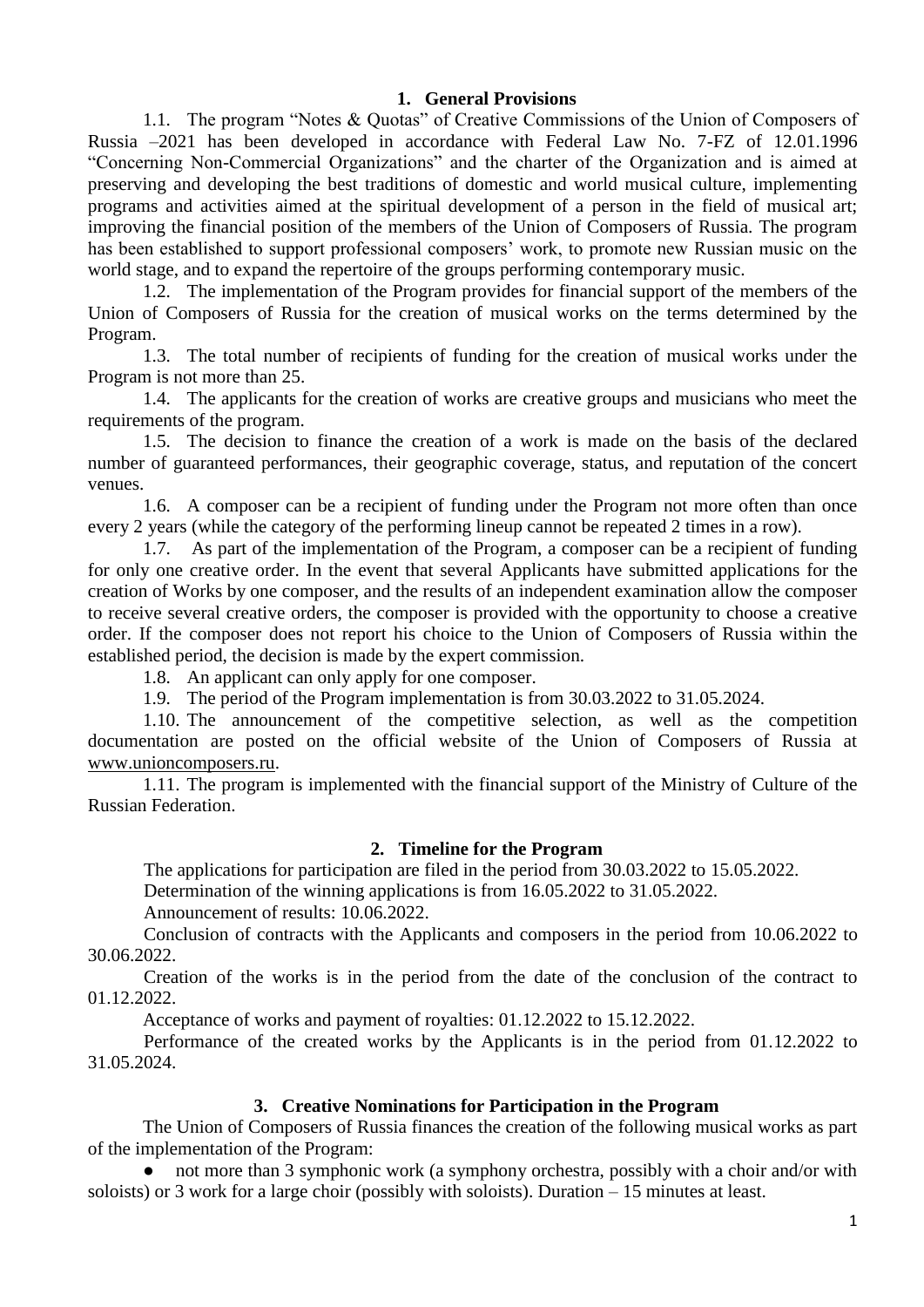not more than 5 works for a large ensemble (9 musicians or more). Duration  $-12$  minutes

at least.

not more than 7 works for a small ensemble (4 to 8 musicians). Duration  $-12$  minutes at least.

not more than 10 works for 1 to 3 performers. Duration  $-10$  minutes at least.

The work must be created and the score submitted to the Union of Composers of Russia by 15.12.2022.

The applicant, a group/musician, undertakes to perform the created work within one to one and a half concert seasons (from the date of writing the work) at least 2 times for a symphonic work, 3 times for a work for a large ensemble, and 4 times for soloists and small ensembles, preferably at different concert venues.

# **4. Evaluation of Competitive Works**

The Organization ensures that an expert commission of the Program is established not later than April 30, 2022. The quantitative membership of the expert commission is not less than 5 and not more than 9 persons. The expert commission is established consists of Russian musicologists, music critics, and managers of concert and philharmonic organizations.

The form of voting of the expert commission is closed. The expert commission makes a decision on the basis of the points given (rating on a 10-point scale).

The expert commission evaluates creative applications and determines the winners of the Program by voting no later than 10.06.2022.

# **5. Contractual and Financial Conditions**

5.1. The winning applications are determined on the basis of the results of consideration of the competitive applications. Contracts are concluded with the applicants and composers. With the applicants – a contract on the provision of services, according to which the applicant undertakes to ensure a public performance of the musical work created by the composer within the time frame and in the quantity specified in the application. With the composers specified in the application  $-$  a proprietary commission contract, according to which the composer undertakes to create a work within the time frame specified in the application.

5.2. With the composers specified in the applications, who are recognized as winners, a proprietary commission contract is concluded, and remuneration is paid in the following amount:

800,000 rubles – for the creation of a symphonic work (a symphony orchestra, possibly with a choir and/or with soloists) or a work for a large choir (possibly with soloists). Duration –15 minutes at least.

500,000 rubles – for the creation of a work for a large ensemble (9 musicians or more). Duration – 12 minutes at least.

350,000 rubles – for the creation of a work for a small ensemble (4 to 8 musicians). Duration – 12 minutes at least.

200,000 rubles – for the creation of a work for 1 to 3 performers. Duration – 10 minutes at least.

The composers specified in the applications, who are recognized as winners, must be payers of professional income tax. The amount of remuneration includes taxes and fees provided for by the current legislation of the Russian Federation.

If the composers specified in the applications, who are recognized as winners, are not payers of professional income tax, the amount of remuneration specified in clause 5.2. of this Program, includes all taxes and fees that the Union of Composers of Russia is obliged to pay under the current legislation of the Russian Federation.

Payment of remuneration is done within 30 calendar days from the date of signing the acceptance certificate of work performed.

5.3. The Program does not provide remuneration to the Applicants.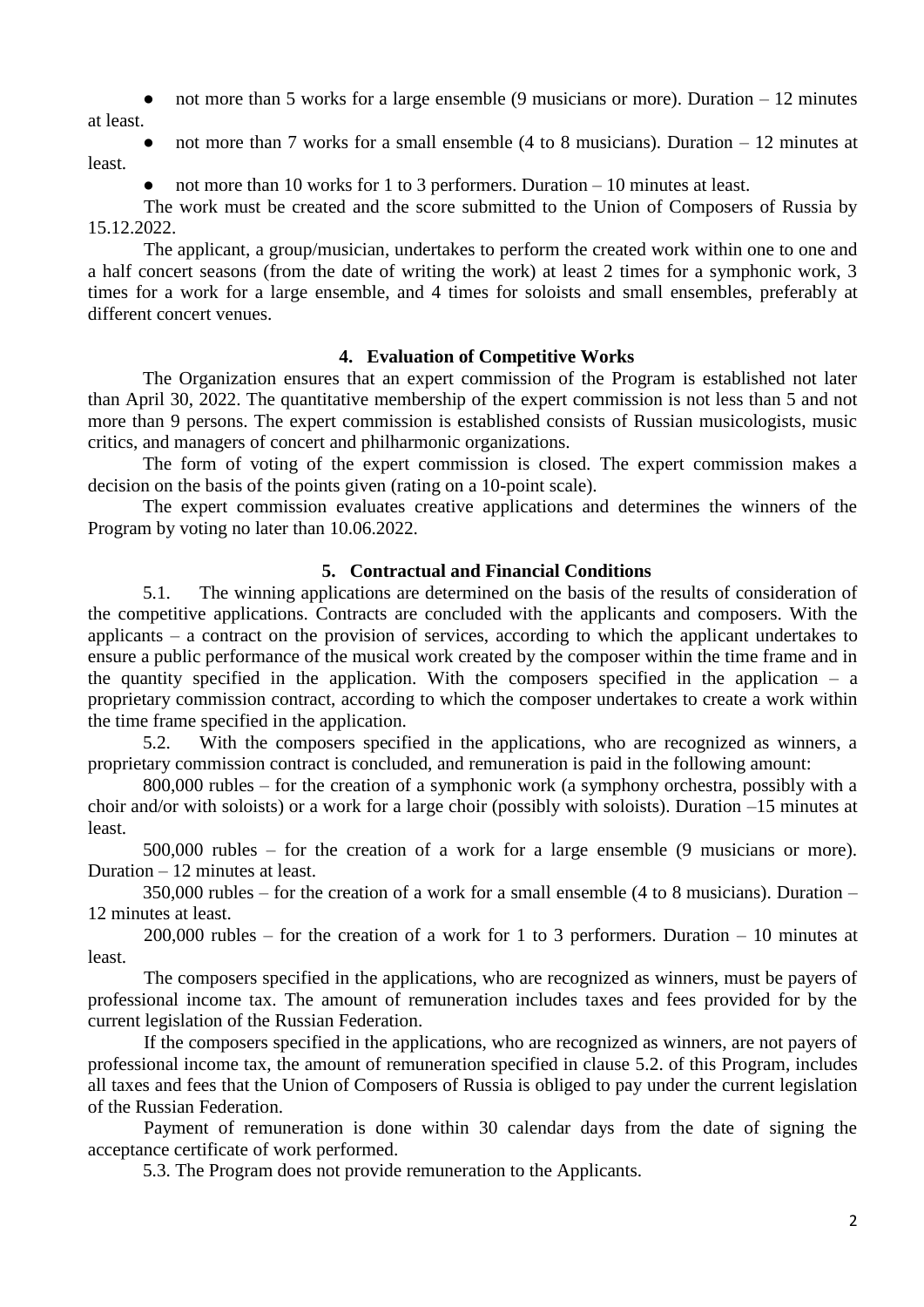### **6. Procedure for Submitting Documents for Participation in the Program**

6.1. The applicant is a creative group/musician registered as a legal entity not later than one year before the deadline for accepting the applications for participation in the competition.

6.2. To participate in the competitive selection, the applicant must place an application in Russian on the official website of the Union of Composers of Russia, containing information as follows:

- name of the creative group;
- year of the foundation of the group;
- address, phone number, e-mail;
- website of the creative group;
- biography of the creative group;

list of concerts held during the year (prior to the filing date of the application) indicating the number of performers and the venue;

- list of scheduled (confirmed) concerts for 1 year from the filing date of the application;
- information on the creative work: the name of the creative nomination; lineup, duration;
- expected dates and places of concert performances of the commissioned creative work;

information on the composer who undertakes to create the creative work: full name; the composer's date of birth; address, phone number, e-mail; biography of the composer; list of the composer's works.

The following documents are attached to the application:

• written consent of the composer with the conditions of commission of the creative work by the Applicant for its performance and the deadline for transferring the created creative work to the Applicant.

## **7. Reporting**

Within a period not later than 10 days from the date of the latest performance of the created work in accordance with the conditions of the contract, the Applicant provides a performance report containing information on:

- the dates and place of the performance of the created work;
- the participants of the events at which the created work was performed;

information monitoring of the event (information partners, the number of accounts in the media, names of the media, internet publications, links to the materials, extracts from the press, and other information);

a photo report on the events at which the created work was performed;

a video and/or audio recording of one or more performances of the created work in accordance with the conditions of the contract.

### **8. Legal Conditions**

The composers specified in the applications recognized as winners provide the All-Russian Social Organization "Union of Composers of Russia" with the right to use the created work under an exclusive license throughout the world in the following ways:

– public performance of the work within 2 (two) years from the date of creation of the work;

– reproduction of the work on paper without limitation of circulation (publication of the score of the work) within 5 (five) years from the date of creation of the work (provided that the composer does not have valid licensing agreements for the publication of his/her own musical works).

The composers specified in the applications recognized as winners, if they have valid licensing contracts for the publication of their own musical works, undertake to indicate "The work has been created with the support of the Union of Composers of Russia" (in Russian and in the language of the publisher) when publishing the score of the created musical work.

The applicants independently and at their own expense provide the scores necessary for the performance of the musical works within the framework of the Program. In this case, the Applicants have the right to apply to the Union of Composers of Russia for receiving the scores free of charge.